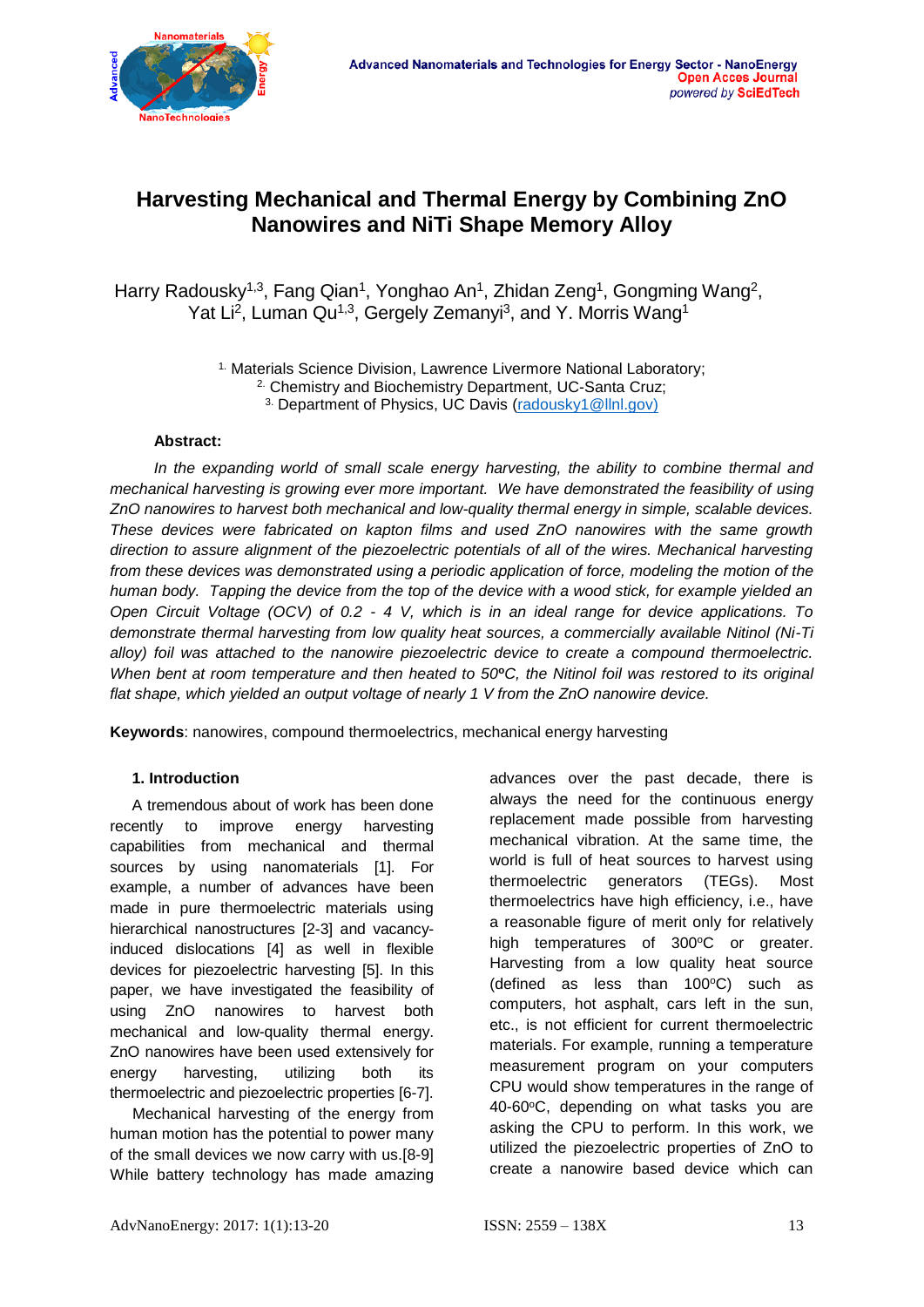

recover mechanical energy from human motion, and can also be used for thermal harvesting from the type of low quality heat sources mentioned by combining the ZnO nanowire device with the shape memory alloy NiTi, known as Nitinol, to create a compound thermoelectric [10-11].

## **2. Material and methods**

We discuss below the preparation and characterization of the ZnO nanowires, followed by a description of the circuit design for our devices.

# **2.1. Materials**

ZnO nanowires were grown using a chemical vapor deposition method. A very good review of ZnO growth and properties is given by Z. L. Wang [12]. ZnO nanowires were synthesized on a c-plane sapphire substrate in a home built tube furnace using a mixture of ZnO and graphite powders (weight ratio 1:1) as a precursor. The source material was loaded onto a mica substrate, which was placed

upstream of the sapphire substrate. The quartz tube was pumped down to 100 Torr and then refilled with nitrogen gas until it reached atmospheric pressure. ZnO nanowires were grown at 1000°C for 30 minutes. The sapphire substrate was covered with a white ZnO nanowire film.

The ZnO nanowires were of good quality, in that they were dense and uniform, with a length of 10-50 um, diameter of ~200 nm, and growth direction along the c-axis. Images for the nanowires are shown in Figure 1, panels ac [13-14]. Measurements of the internal resistance of the wires was found to be high, which necessitated measuring the open circuit voltage (OCV) rather than a direct output power. The same growth direction of nanowires guarantees the alignment of the piezoelectric potentials of all of the wires. This alignment is illustrated in Figure 1, panels e-f. The nanowires were transferred to the Kapton substrate shown in Figure 1 by dry transfer, as shown in Figure 1d.



**Figure 1. Growth of ZnO nanowires**

# **2.2. Methods**

The circuit shown in Figure 2 was designed as long, parallel electrode arrays perpendicular to the nanowire axis. Good-alignment of the nanowires in this configuration would enable

scale-up of the output. Figure 2a shows the lithographic process used to create the energy harvesting device. Nanowires were transferred to a flexible Kapton thin film as by gentle scratching. This method yielded well-aligned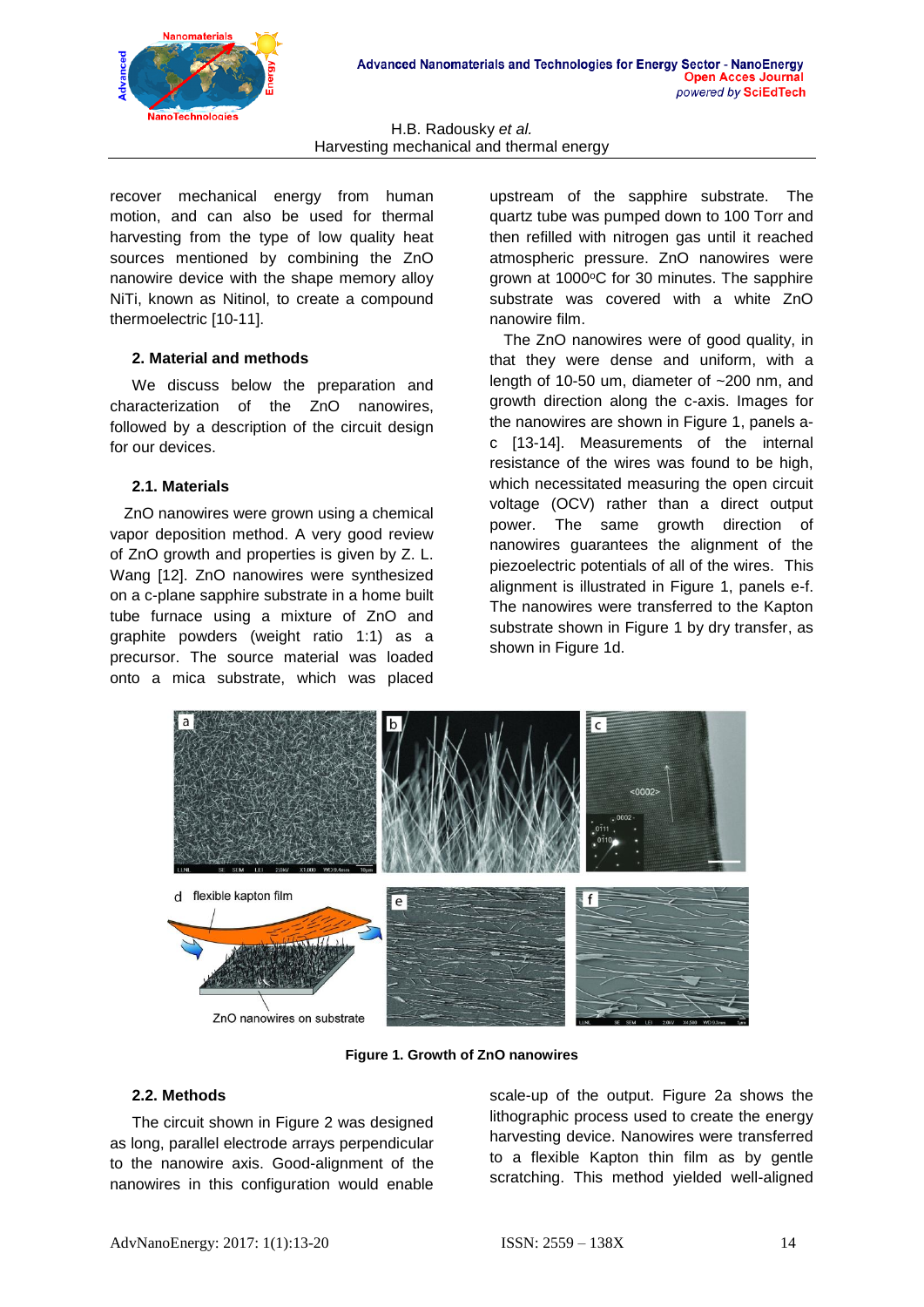

nanowires on the receiving substrate as illustrated in Figure 1, panels c-e. Following dry-transfer, the Kapton film was evaporated with patterned gold electrodes using microfabrication techniques. The fabrication steps involved dry transfer of the ZnO nanowires, spin coating down the photoresist, photolithography, metal deposition and finally a lift off step.



**Figure 2. ZnO device design and fabrication**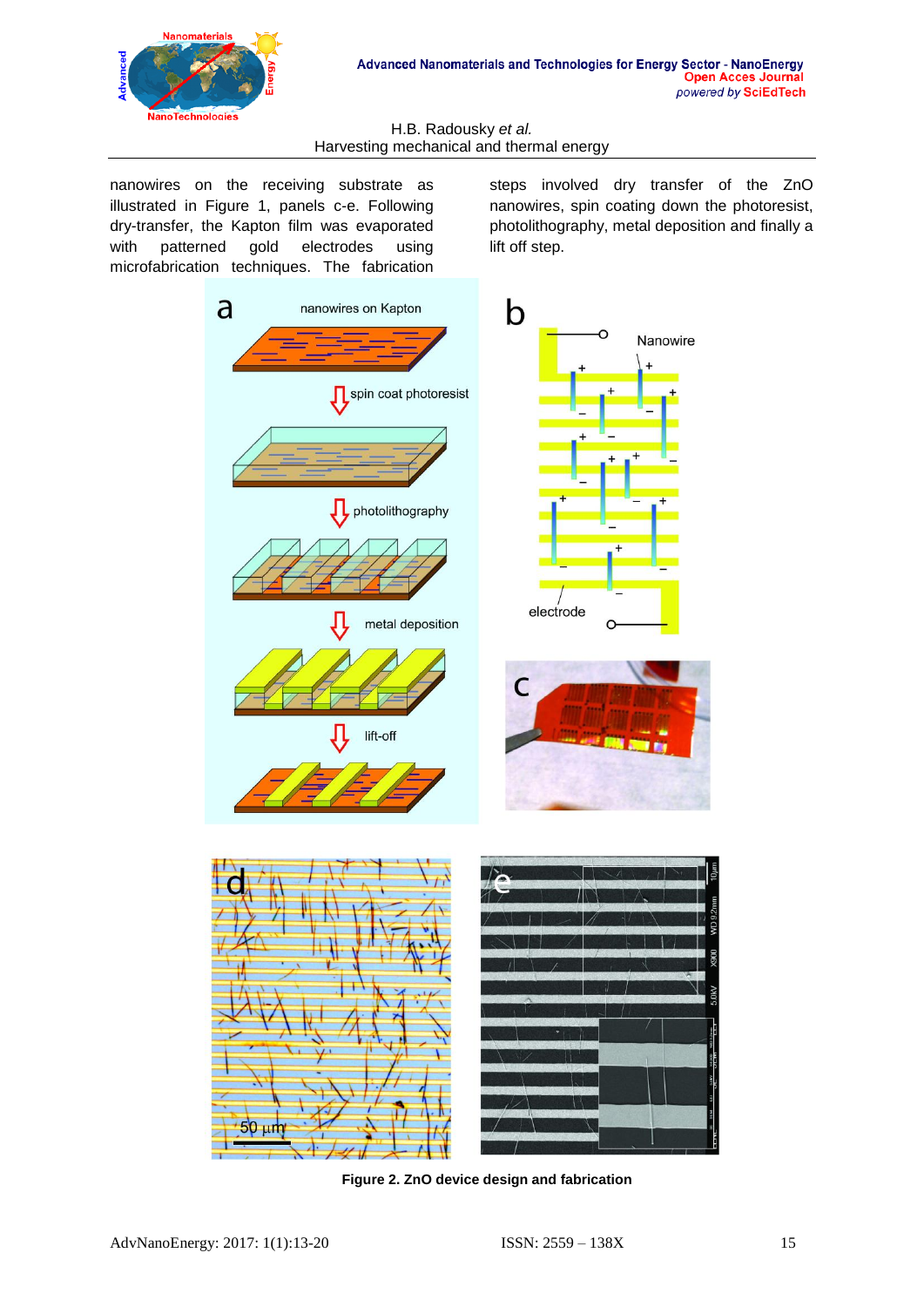

Ideally, the total output voltage is the sum of the voltage from individual wires in the vertical direction because they are connected in series, as shown in Figure 2b. The total output current scales up with the number of nanowires within each row of electrode pairs. There is however, an optimal number of wires for maximizing the voltage output, which is due to a balance between the increased output from placing more wires in the device, and the increased resistance to bending which results from the strength of the additional wires. This point is discussed more fully below in the section on device modeling.

#### **3. Results and Discussion**

Results were obtained both for mechanical harvesting, using the ZnO nanowire device to directly convert mechanical energy to electrical energy, and also for thermal harvesting of low quality heat by using the nanowire device coupled to a phase change material to create a compound thermoelectric as discussed below. Turning first to the mechanical harvesting, this was demonstrated using a periodic application of force as shown in Figure 3.

Our goal was to apply motions which mimic those from human motion. Tapping the device from the top with a wood stick yielded an open circuit voltage (OCV) of 0.2 - 4 V, according to the strength of the tap stimulus. These results are shown in Figure 3, panels a-d. When the bending curvature is qualitatively increased, this yielded an enhanced voltage. This is shown in Figure 3, panels e-f.



**Figure 3. Mechanical harvesting results**

To demonstrate thermal harvesting from low quality heat sources, a commercially available Nitinol (Ni-Ti alloy) foil, which is a well known phase transition material with transition temperature of ~ 50**◦**C, was attached to the nanowire piezoelectric device. The

whole device assembly was bent at room temperature as shown in Figure 4. Upon heating above 50**◦**C, the Nitinol shape memory alloy underwent a structural phase transition, and was restored to its original flat shape, as shown in Figure 4a. Accordingly, the nanowire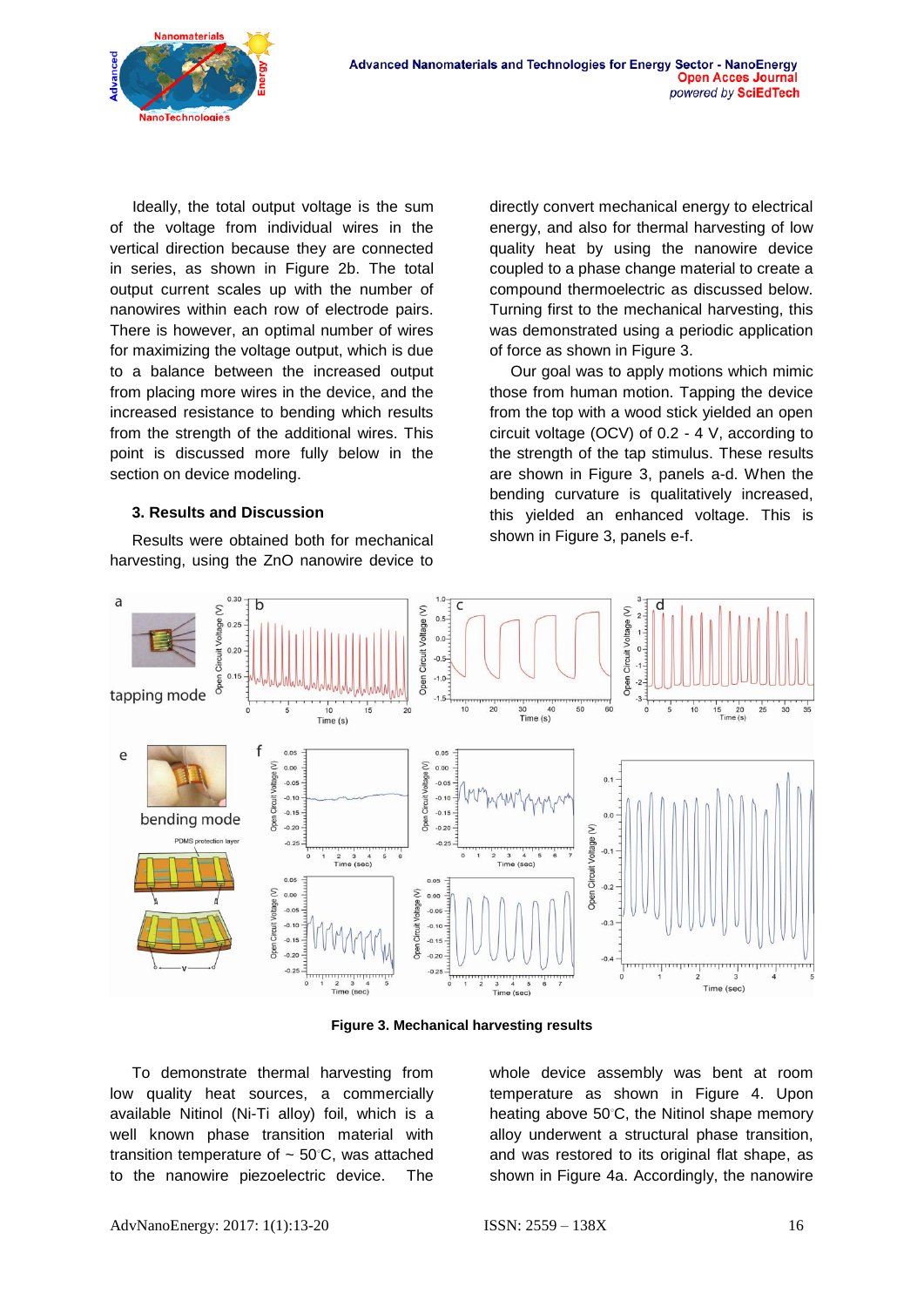

device had a drastic shape change, which yielded an output voltage/power of nearly 1 V. From the graph in Figure 4b one can see that the voltage output occurred over a range of approximately 4 seconds. This time constant results from our experimental configuration and is not a limit on the ultimate cycle time attainable in devices which are cycling between hot and cold temperature sinks.

We have conducted simple modeling of the mechanical behavior of the ZnO nanowire device using COMSOL Multiphysics. This was done by applying a force in the model which causes bending on the ZnO nanowires, which also cause tension at the point of the bend. This tension is what causes the piezoelectric voltage [15]. The COMSOL Multiphysics simulator is used to build an array of ZnO or PZT nanowires (0.2 micron in diameter \* 10 micron in length) lying on a Kapton HN film back plate (110\*100\*125 microns) and embedded in metallic gold strips (5\*100\*1

microns). The boundary condition is that both ends of the back plates are fixed, and a uniform pressure of  $10<sup>5</sup>$  Pa is applied on the center metallic strip. The applied force causes the back plate and nanowire array to bend together. The COMSOL solid mechanics module is used to model the bending of the components. The coupled constitutive equations for the linear piezoelectric effect of the sample system is modeled according to:

$$
\sigma_{ij} = C_{ijk} \varepsilon_{kl} - e_{kji} E_k
$$

$$
D_i = e_{ijk} \varepsilon_{ik} + \kappa_0 \kappa_{ij} E_i
$$

where  $\sigma_{ij}$  is the stress,  $D_i$  is the electric displacement,  $C_{ijk}$  is the elastic stiffness tensor,  $e_{kji}$  is the piezoelectric strain tensor,  $\kappa_{ii}$ is the relative dielectric tensor  $(\kappa_0$  is the vacuum permittivity). Furthermore,  $\varepsilon_{ik}$  is the strain tensor and  $E_k$  is the electric field vector. Tables 1 and 2 shows the physical properties for ZnO and PZT used in the simulation.



**Figure 4. Thermal harvesting results**

| Tensor components                                     | $11 = 22$ | 12    | $13 = 23$ | 33    | $44 = 55$ |
|-------------------------------------------------------|-----------|-------|-----------|-------|-----------|
| Elastic moduli $C_{ij}$ [GPa]                         | 209.7     | 121.1 | 105.1     | 210.9 | 42.5      |
| Relative electric permittivity $\kappa_{ij}$          | 7.77      |       |           | 8.91  |           |
| Tensor components                                     |           |       | $31 = 32$ | 33    | $15 = 24$ |
| Piezoelectric constants $e_{ij}$ [C/ m <sup>2</sup> ] |           |       | $-0.51$   | 1.22  | $-0.45$   |

**Table 1 - ZnO material properties in Voigt notation**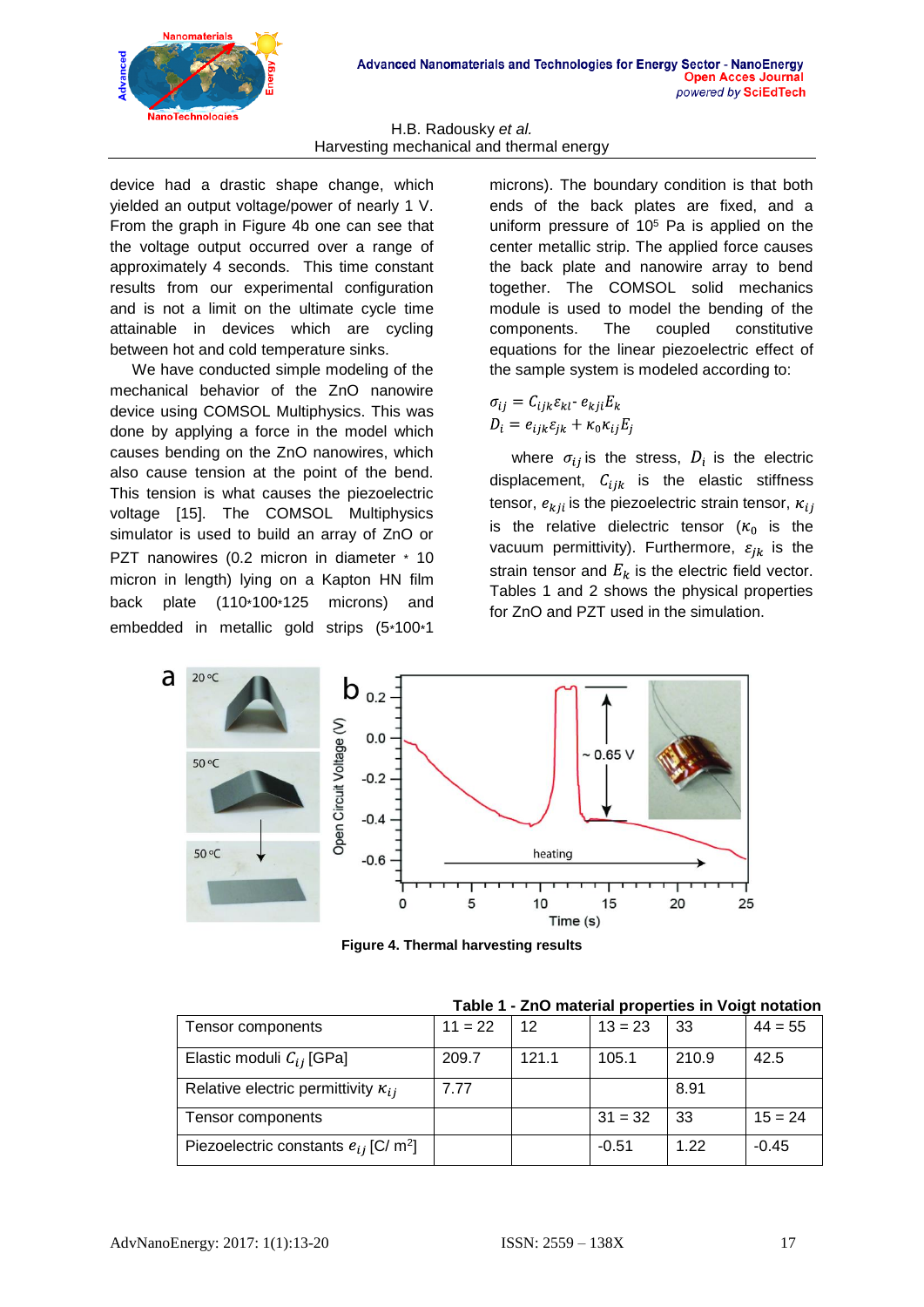

| Tensor components                                     | $11 = 22$ | 12 | $13 = 23$ | 33    | $44 = 55$ |
|-------------------------------------------------------|-----------|----|-----------|-------|-----------|
| Elastic moduli $C_{ij}$ [GPa]                         | 138       | 78 | 74        | 115   | 26        |
| Relative electric permittivity $\kappa_{ij}$          | 762.5     |    |           | 663.2 |           |
| Tensor components                                     |           |    | $31 = 32$ | -33   | $15 = 24$ |
| Piezoelectric constants $e_{ij}$ [C/ m <sup>2</sup> ] |           |    | $-5.2$    | 15.1  | 12.7      |

|  | Table 2 - PZT material properties in Voigt notation |
|--|-----------------------------------------------------|
|--|-----------------------------------------------------|

The nanowire array in the model exhibits a piezoelectric effect, generating a voltage difference across the ends. We have used the standard mechanical and piezoelectric values in the model [16]. The COMSOL electrostatics module is used in conjunction with the solid mechanics module to create the simulation and model the piezoelectric voltage difference. Grounding the Au strip on one end, the voltage

of the strip on the other end of the plate is calculated. The analysis with same setup and boundary conditions is repeated for several different nanowire densities for ZnO. We have also used the same model to calculate the voltages if PZT nanowires replace the ZnO. Results from the voltages as a function of the number of nanowires in the device are shown in Figure 5 for ZnO and for PZT.



**Figure 5. COMSOL simulation of voltage vs number of nanowires in the device**

The key result of the modeling shows that the voltage expected is strongly dependent on the number of nanowires used per unit area. While increasing the number of nanowires should increase the total voltage, this is balanced by the strain being reduced by the added reduction in the bending achieved for the same applied force. The negative voltages seen in Figure 5 result from the coupled nature of the many nanowires, which undergo different stresses. These competing effects lead to a maximum in output voltage for approximately 50 nanowires in ZnO for a surface area of 100\*110 microns, and only 40

in PbZ $r_{0.52}T_{0.48}O_3$  $r_{0.52}T_{0.48}O_3$  $r_{0.52}T_{0.48}O_3$  (PZT) for the same surface area. This result is due to the different mechanical and piezoelectric properties of the two materials.

It may be possible to improve the performance of the devices described in Figure 2 by using different materials. For example, the piezoelectric effect is much stronger in PZT [17] compared to ZnO. This is immediately evident from comparing the peak voltages in Figure 5 for the same applied force. PZT however is more difficult to grow as high quality nanowires. We have also investigated using  $Gd_5Si_2Ge_2$  as the phase change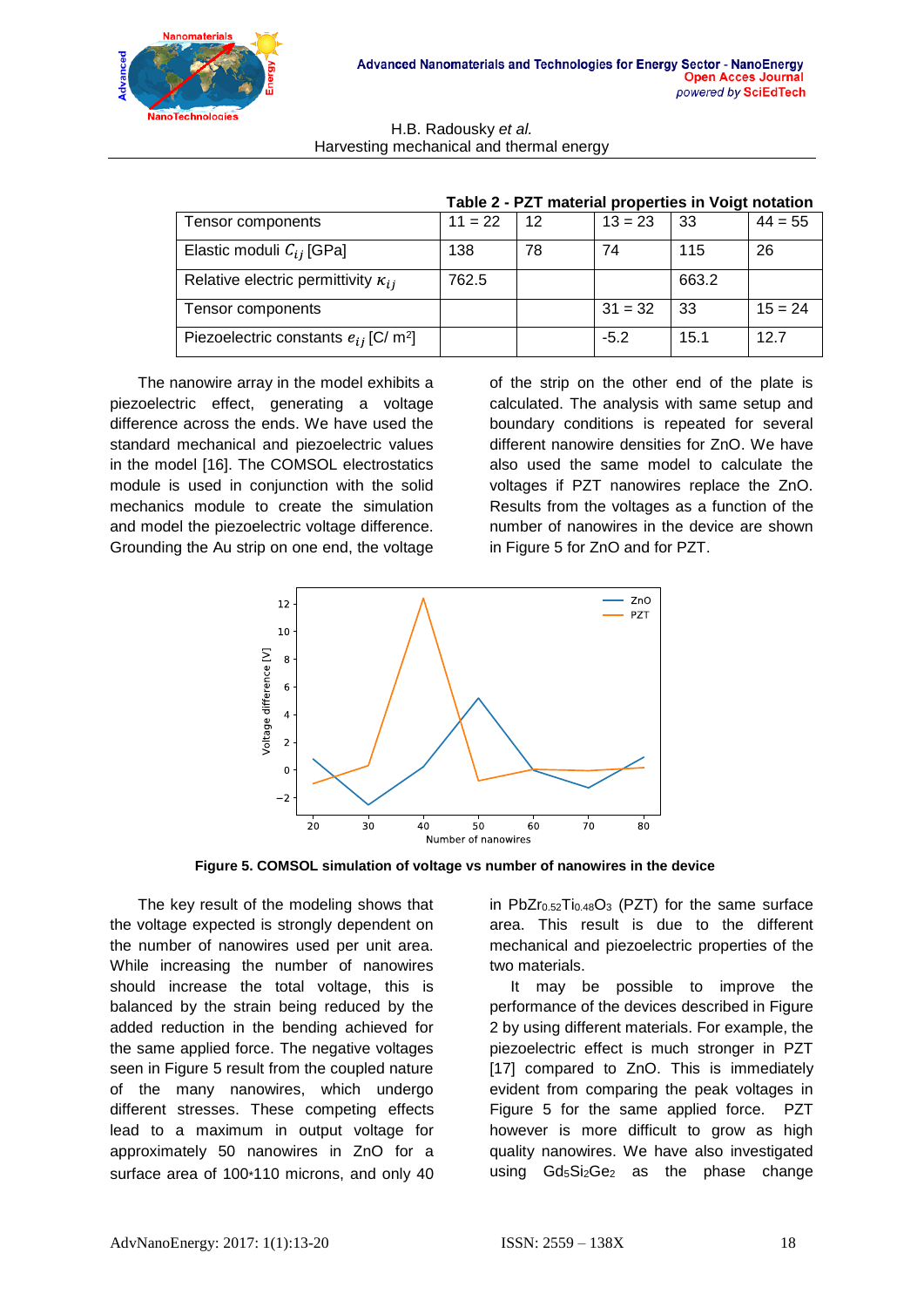

material. While making the fabrication more challenging, the G<sub>5</sub>Si<sub>2</sub>Ge<sub>2</sub> response to temperature changes is significantly greater than NiTi, and is expected to result in an increased output voltage. Modeling of these devices in multiphysics codes such as COMSOL using Gd5Si2Ge2 should be possible if the materials properties are known. For G5Si2Ge2, the results for strain along different directions of a single crystal have recently been published [18].

It should also be possible to improve the design for the current ZnO nanowire devices. From the simulations, the maximum voltage would be achieved for 50 nanowires on a surface area of 100\*110 microns. This gives a density of nanowire which is 4,500 nanowires/mm<sup>2</sup> . An estimate from Figure 2 gives approximately 3000 nanowires/mm<sup>2</sup> , so we might expect a 50% increase in the OCV with additional nanowires in the device fabrication. It is also clear from Figure 2 that the nanowires are not perfectly aligned as in the simulation, so this also provides an opportunity for further improvements.

One particular area of interest is the expected efficiency for harvesting either mechanical or thermal energy using the ZnO nanowire devices described here. It is difficult to quantify efficiencies for the mechanical harvesting since it will depend in large part on the type of overall MEMS device in which the nanowire harvester is placed [19-20]. It is possible to say something about the limits of thermal harvesting efficiency by comparing the Carnot efficiency of the compound thermoelectric with the efficiency of a common thermoelectric material such as Bi2Te3. For the 50**<sup>o</sup>**C temperature difference from room

# **References**

- [1] Radousky H. B. and Liang, H. Energy harvesting: an integrated view of<br>materials, devices and applications. materials, devices and applications. Nanotechnology 2012; 23:502001.
- [2] Kanatzidis MG. Advances in thermoelectrics: From single phases to hierarchical nanostructures and back [MRS Bulletin](http://journals.cambridge.org/action/displayJournal?jid=MRS) 2015;40:687.

temperature shown in Figure 4, we would get a Carnot efficiency of slightly less than 10%. For  $Bi<sub>2</sub>Te<sub>3</sub>$  at a 50 $°C$  difference, we expect an efficiency of less than 2% [21-22]. This implies there is plenty of room for improving on the efficiency of current thermoelectric devices by using compound thermoelectrics for harvesting energy from low quality heat sources.

# **4. Conclusions**

The feasibility of combining a piezoelectric nanowire such as ZnO with a phase change material to harvest both mechanical and thermal energy has been demonstrated. Open circuit voltages of nearly 1V were demonstrated from the ZnO nanowire device in a tapping configuration which emulated a realistic scenario for using human motion as the energy source. When the device was combined with NiTi to create a compound thermoelectric material, open circuit voltages of more than 0.5 V were observed. In both cases, optimization of the nanowire device from materials selection and design geometry bode well for significant improvement over these initial results.

# **Acknowledgements**

This work performed under the auspices of the US Department of Energy by Lawrence Livermore National Laboratory under Contract DE-AC52-07NA27344.

## **Conflict of interests**

The authors have no conflicts of interest to declare.

- [3] Biswas K, He J, Blum I D, Wu C-I, Hogan T P, *et al*. High-performance bulk thermoelectrics with all-scale hierarchical architectures Nature 2012;489;414–8.
- [4] Chen Z, Ge B, Li W, Lin S, Shen J, *et al*. Vacancy-induced dislocations within grains for high-performance PbSe thermoelectrics, Nature Communications 2017;8:13828.